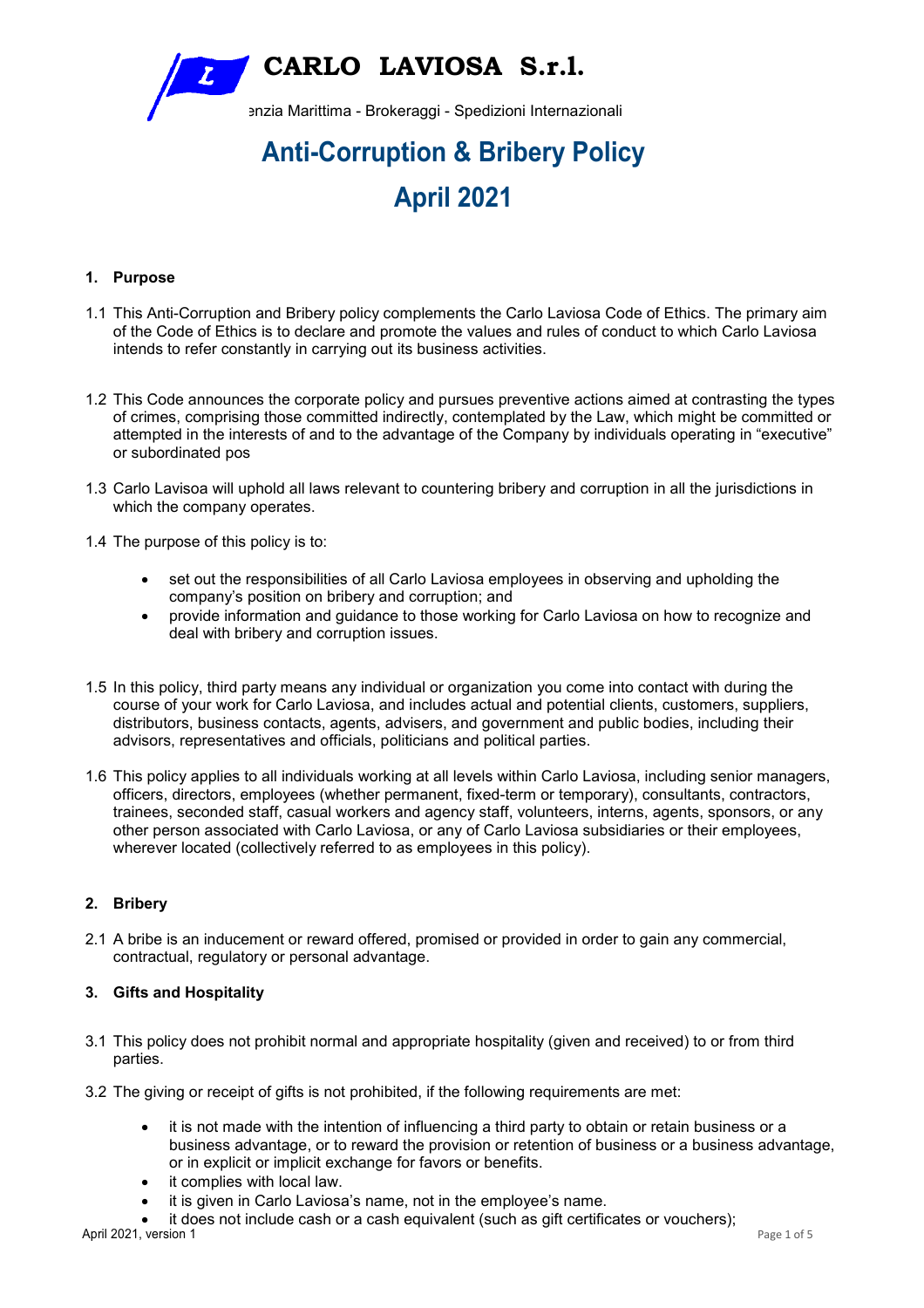**CARLO LAVIOSA S.r.l.** enzia Marittima - Brokeraggi - Spedizioni Internazionali

- it is appropriate in the circumstances. For example, in some countries it is customary for small gifts to be given at the time of religious holidays.
- taking into account the reason for the gift, it is of an appropriate type and value and given at an appropriate time.
- it is given openly, not secretly; and
- gifts should not be offered to, or accepted from, government officials or representatives, or politicians or political parties.
- 3.3 The practice of giving business gifts varies between countries and regions and what may be normal and acceptable in one region may not be in another. The test to be applied is whether in all the circumstances the gift or hospitality is reasonable and justifiable. The intention behind the gift should always be considered.

# **4. What is not acceptable**

- 4.1 It is not acceptable for you (or someone on your behalf) to:
	- give, promise to give, or offer, a payment, gift or hospitality with the expectation or hope that a business advantage will be received, or to reward a business advantage already given.
	- give, promise to give, or offer, a payment, gift or hospitality to a government official, agent or representative to "facilitate" or expedite a routine procedure.
	- accept payment from a third party that you know, or suspect is offered with the expectation that it will obtain a business advantage for them.
	- accept a gift or hospitality from a third party if you know or suspect that it is offered or provided with an expectation that a business advantage will be provided by us in return.
	- threaten or retaliate against another worker who has refused to commit a bribery offence or who has raised concerns under this policy; or
	- engage in any activity that might lead to a breach of this policy.

# **5. Facilitation payments and kickbacks**

- 5.1 Carlo Laviosa does not make, and will not accept, facilitation payments or "kickbacks" of any kind. Facilitation payments are typically small, unofficial payments made to secure or expedite a routine government action by a government official.
- 5.2 If you are asked to make a payment on Carlo Laviosa's behalf, you should always be mindful of what the payment is for and whether the amount requested is proportionate to the goods or services provided. You should always ask for a receipt which details the reason for the payment. If you have any suspicions, concerns or queries regarding a payment, you should raise these with your manager.
- 5.3 Kickbacks are typically payments made in return for a business favor or advantage. All workers must avoid any activity that might lead to, or suggest, that a facilitation payment or kickback will be made or accepted by Carlo Laviosa.

## **6. Donations**

6.1 Carlo Laviosa does not make contributions to political parties. Any charitable donations must be legal and ethical under local laws and practices. No donation may be offered or made without the prior approval of your manager.

### **7. Your responsibilities**

- 7.1 You must ensure that you read, understand and comply with this policy.
- 7.2 The prevention, detection and reporting of bribery and other forms of corruption are the responsibility of all those working for Carlo Lavisoa or under Carlo Laviosa's control. All workers are required to avoid any activity that might lead to, or suggest, a breach of this policy.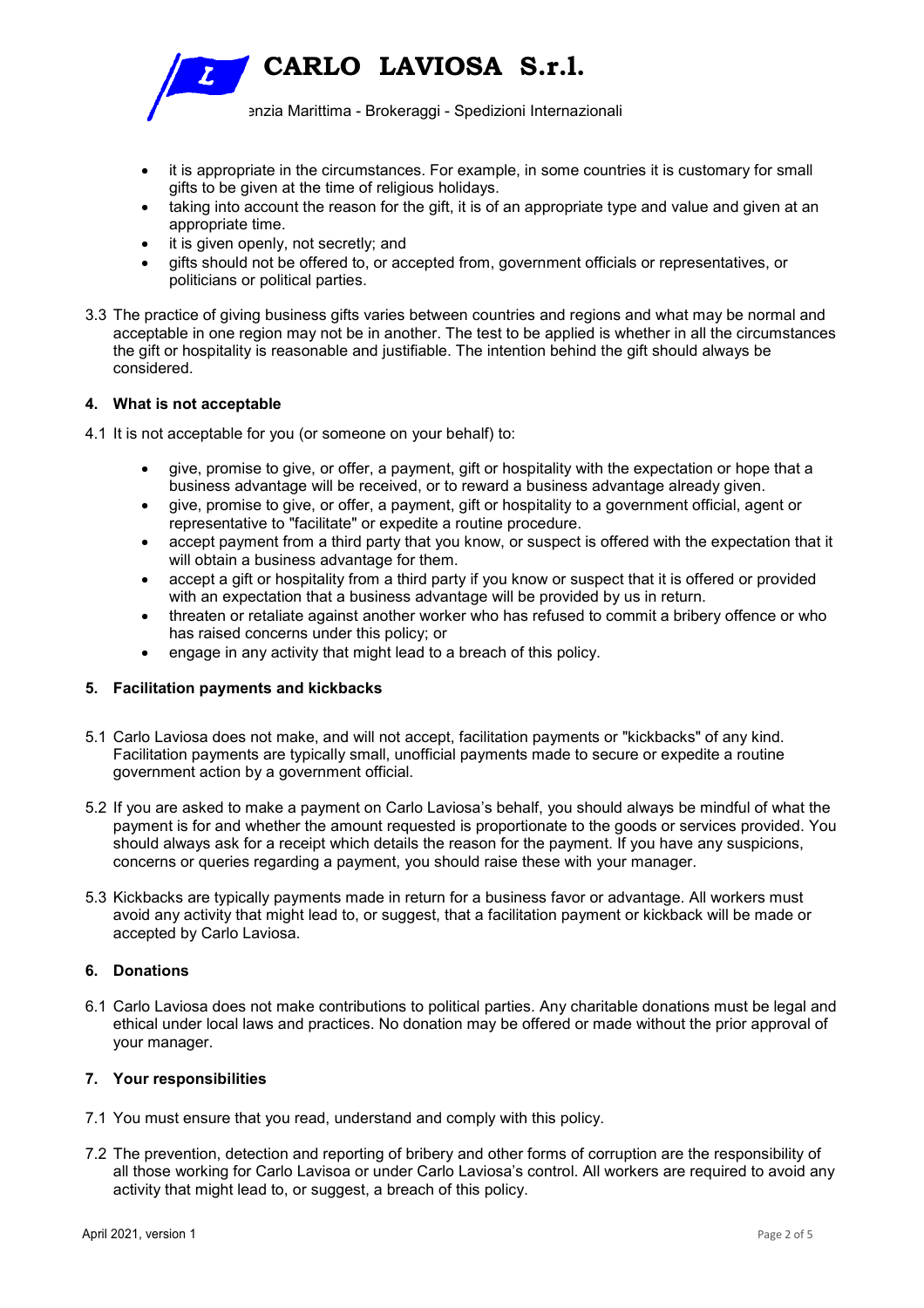

- 7.3 You must notify your manager as soon as possible if you believe or suspect that a conflict with this policy has occurred or may occur in the future. For example, if a client or potential client offers you something to gain a business advantage with Carlo Laviosa or indicates to you that a gift or payment is required to secure their business. Further "red flags" that may indicate bribery or corruption are set out in the Schedule.
- 7.4 Any employee who breaches this policy will face disciplinary action, which could result in dismissal for gross misconduct.

## **8. Record Keeping**

- 8.1 Carlo Laviosa must keep financial records and have appropriate internal controls in place which will evidence the business reason for making payments to third parties.
- 8.2 You must ensure all expenses claims relating to hospitality, gifts or expenses incurred to third parties are submitted in accordance with applicable expenses policy and specifically record the reason for the expenditure.
- 8.3 All accounts, invoices, memoranda and other documents and records relating to dealings with third parties, such as clients, suppliers and business contacts, should be prepared and maintained with strict accuracy and completeness. No accounts may be kept "off-book" to facilitate or conceal improper payments.

# **9. How to raise concern**

9.1 You are encouraged to raise concerns about any issue or suspicion of malpractice at the earliest possible stage. If you are unsure whether a particular act constitutes bribery or corruption, or if you have any other queries, these should be raised with your line manager. In the event you consider your line manager will not deal with any issue appropriately, the issue should be reported to the Laviosa Supervisory Body in the first instance by email to OdVL.231@Laviosa.com

#### **10. What to do if you are a victim of bribery or corruption**

10.1 It is important that you tell your line manager (or the Laviosa Supervisory Body) as soon as possible if you are offered a bribe by a third party, are asked to make one, suspect that this may happen in the future, or believe that you are a victim of another form of unlawful activity.

#### **11. Protection**

- 11.1 Workers who refuse to accept or offer a bribe, or those who raise concerns or report another's wrongdoing, are sometimes worried about possible repercussions. Carlo Laviosa aims to encourage openness and will support anyone who raises genuine concerns in good faith under this policy, even if they turn out to be mistaken.
- 11.2 Carlo Laviosa is committed to ensuring no one suffers any detrimental treatment as a result of refusing to take part in bribery or corruption, or because of reporting in good faith their suspicion that an actual or potential bribery or other corruption offence has taken place or may take place in the future. Detrimental treatment includes dismissal, disciplinary action, threats or other unfavorable treatment connected with raising a concern.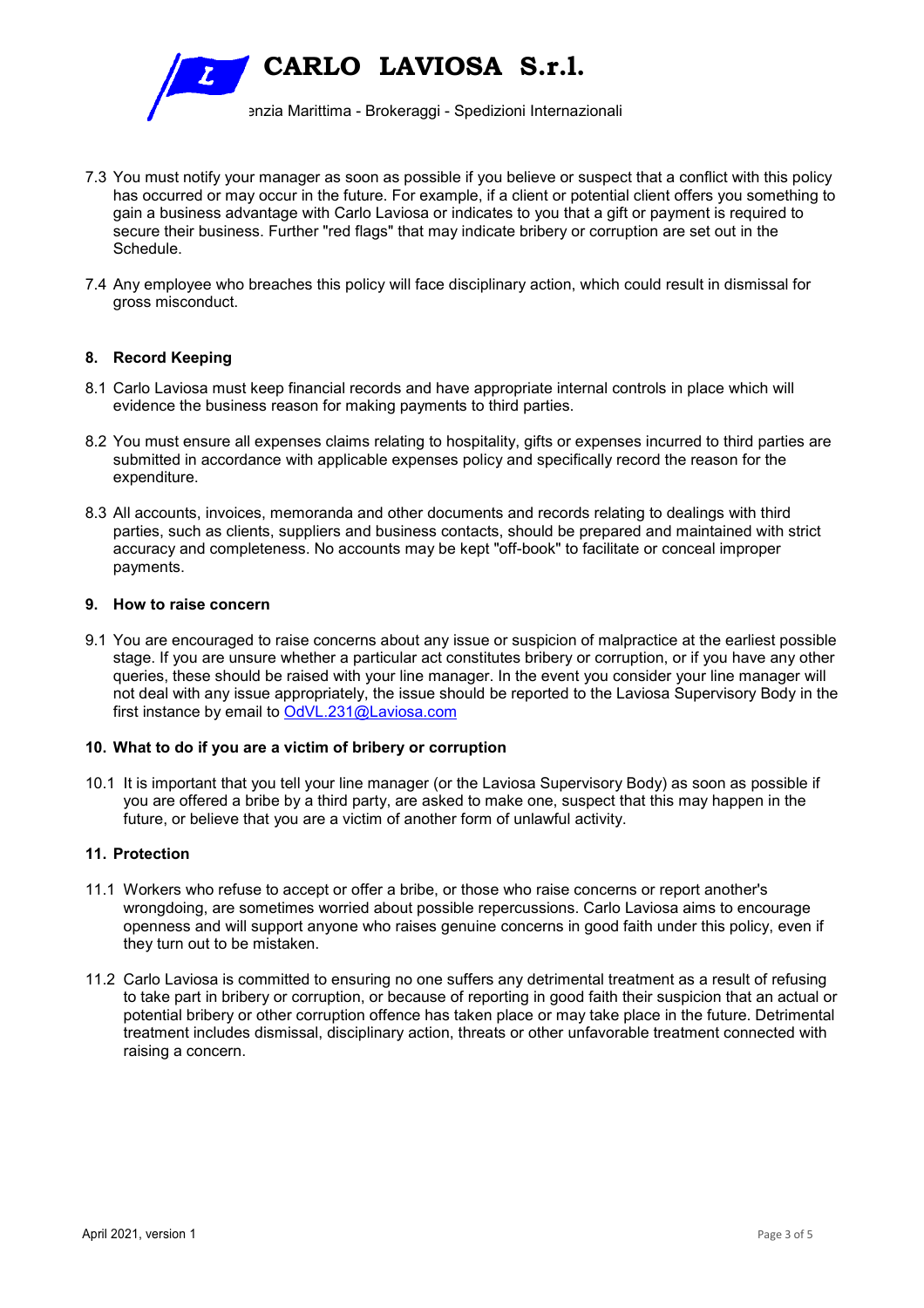**CARLO LAVIOSA S.r.l.** 

enzia Marittima - Brokeraggi - Spedizioni Internazionali

## **12. Training and communication**

- 12.1 Training on this policy forms part of the induction process for all new employees. All existing employees will receive regular, relevant training on how to implement and adhere to this policy.
- 12.2 Carlo Laviosa's zero-tolerance approach to bribery and corruption must be communicated to all suppliers, contractors and business partners at the outset of Carlo Laviosa's business relationship with them and as appropriate thereafter.

## **13. Responsibility for the policy**

- 13.1 The Laviosa Supervisory Board has overall responsibility for ensuring this policy complies with Carlo Laviosa's legal and ethical obligations, and that all those under Carlo Laviosa's control comply with it.
- 13.2 Management at all levels are responsible for ensuring those reporting to them, are made aware of and understand this policy and are given adequate and regular training on it.

#### **14. Monitoring and review**

- 14.1 The Laviosa Supervisory Board will monitor the effectiveness and review the implementation of this policy, regularly considering its suitability, adequacy and effectiveness. Any improvements identified will be made as soon as possible. Internal control systems and procedures will be subject to regular audits to provide assurance that they are effective in countering bribery and corruption.
- 14.2 All employees are responsible for the success of this policy and should ensure they use it to disclose any suspected danger or wrongdoing.
- 14.3 Employees are invited to comment on this policy and suggest ways in which it might be improved. Comments, suggestions and queries should be addressed to the Laviosa Supervisory Board.